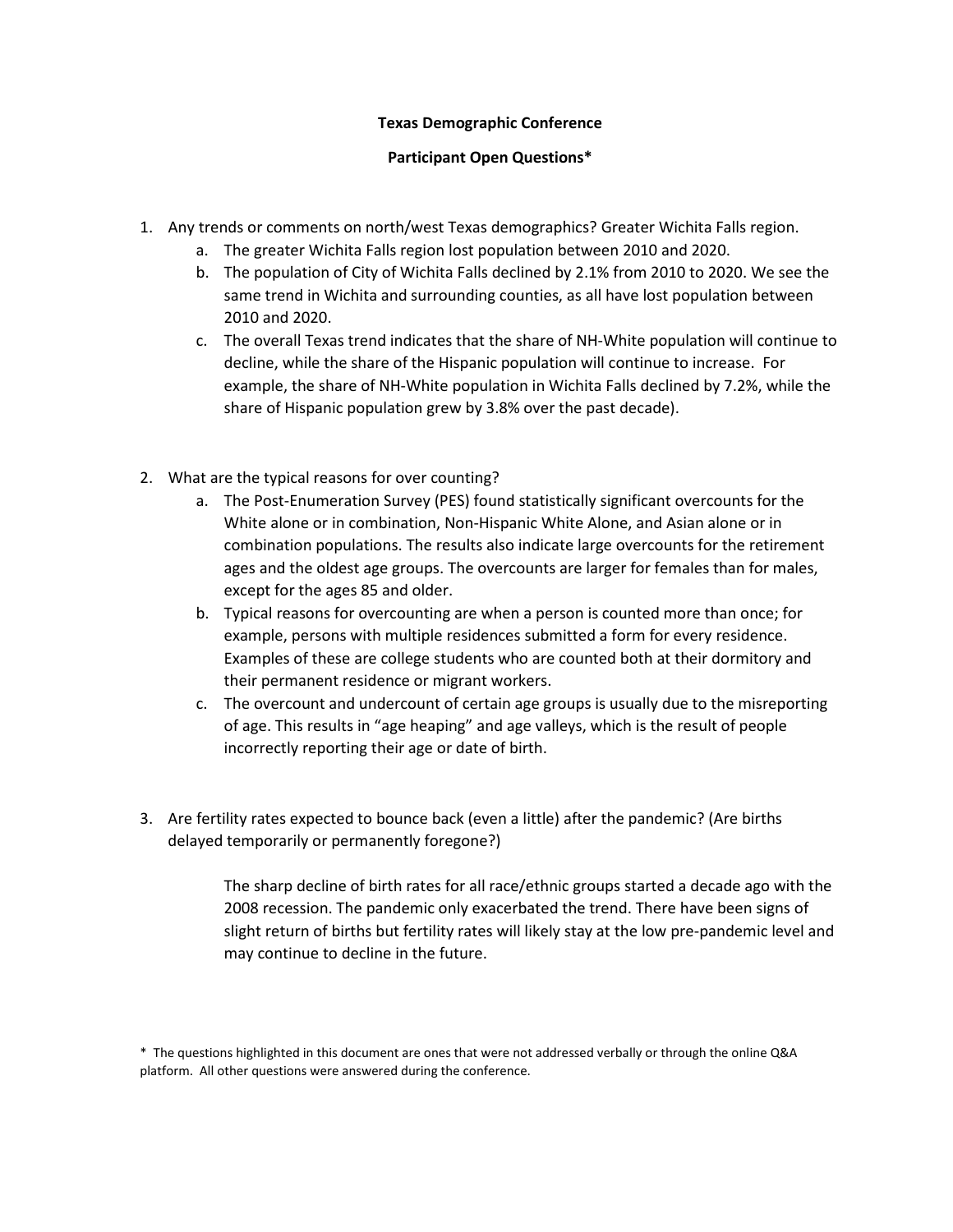4. Does this data reflect the state's changes in abortion policy affecting birth rate projections?

Our fertility projections are based on research in the short-term and long-term historical trends. We also look at global and U.S. trends. Fertility decline has taken place in many developed countries in the world and all states in the U.S. We don't have data or information to evaluate the direct impact of public policy on fertility trends, as there are multiple factors that affect fertility.

5. In looking at the growth trends, what should municipalities focus on right now to prepare for growth, say in central Texas or higher projected growth areas?

> We encourage local governments to closely monitor the demographic trends. For example, the TDC and the Census Bureau develop population estimates every year and TDC produces population projections every other year to inform strategic planning on roads, housing and other infrastructure. We also urge local governments to respond to both the TDC and the Census Bureau boundary, annexation and new residential housing unit surveys to ensure more accurate and timely population estimates and projections. As the population increase is mostly driven by domestic migration, vigilant monitoring of these trends can help local governments prepare for immediate infrastructure needs such as roads, housing units, water and power supplies.

6. We saw large differences in city populations in the 2020 Census relative to their evaluation estimates and the January 1, 2020 SDC estimates, though pretty close county-level estimates. For instance, the Georgetown 2020 Census was about 20% lower than the 2020 Evaluation estimate. Is the difference because of how county-level population estimates are allocated to city vs. unincorporated areas?

> It's difficult to know the source of differences between estimates and census counts. Both are subject to error. Often error for estimates is associated with inaccurate estimation of the migration component of population change. For census counts, error is often the result of undercount as a result of missing addresses or inaccurate reporting or overcount as a result of duplicate reports. Given that the post-enumeration survey estimated that Texas had an undercount of about 1.9%, the difference between the evaluation estimates and the census count at local levels may be a function of census undercount.

7. Do you use only US Census Data for your population projections/estimates? Or are there other data you use?

> We use multiple data sources to produce our population estimates and projections. For example, vital statistics data, school and Medicare enrollment data, vehicle and voter registration data as well as group quarters data from institutions such as prisons, nursing homes, and dormitories to estimate and project special population.